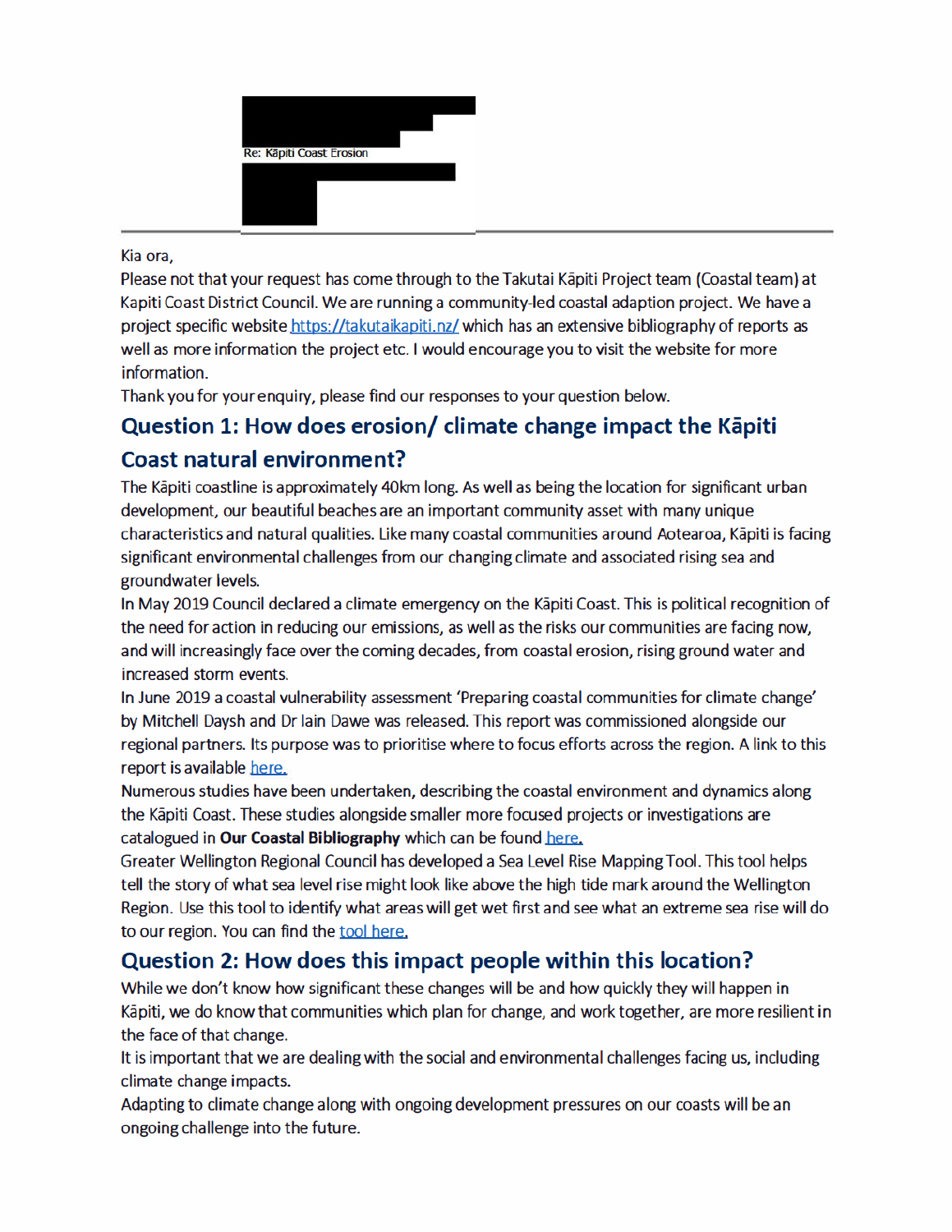People within our coastal communities will need to:

- · become more aware of climate change effects;
- · consider how they become more resilient to the potential impacts of climate change.

Climate change and impacts from sea level rise will vary along the coastline and decision-makers face unavoidable uncertainty.

It is not possible, practical or sensible to wait until uncertainties are reduced before starting to consider what options might be preferred by the community.

# **Question 3: What is being done about erosion/climate change along this Coast?**

### **Mitigation Vs. Adaptation**

Mitigation and adaptation are the two approaches for addressing climate change issues. We need both however, the focus of this project is about resilience and adapting to change.

Mitigation is an intervention to reduce emissions or enhance the sinks of greenhouse gases. It is about reducing the scale of climate change and requires global level influence

Adaptation is an adjustment in natural or human systems in response to actual or expected climatic change or its effects, which moderates harm or raises beneficial opportunities.

It is the approach taken in coastal and low lying areas to reduce vulnerability and increase resilience on a local scale. The aim is to build resilience so the impact is less.

We need both however, the focus of the Takutai Kāpiti project is about building resilience and adapting to change along our coast. How we adapt to change, and the impacts of sea level rise is our opportunity to help prepare future generations.

### **ADAPTATION:**

#### **The Takutai Kāpiti: Our community-led coastal adaptation project.**

On 8 March 2020 the Takutai Kāpiti: Climate Change and Our Coast Summit 2020 launched the Takutai Kāpiti: Our community-led coastal adaptation project

The Takutai Kāpiti project is a community-led collaborative process working in partnership with local iwi and supported by Kāpiti Coast District Council. The project aims to encourage our Kāpiti Community to become more aware of the impacts of climate change and sea-level rise and empower them to take part in developing solutions and pathways for adapting to coming change. This will be through the establishment of a Community Assessment Panel (**CAP) in 2021** consisting of iwi, community and other key stakeholder / agency representatives to consider our district's response to the impacts of climate change on the coast.. The CAP will have access to technical advice to inform their decision making which will include the social, economic and cultural impact that coastal hazards impose on the Kāpiti community. These reports will be published on the Takutai Kāpiti website.

The Takutai Kāpiti project will follow the Ministry for the Environment's *Coastal Hazards and Climate*

*Change Guidance for Local Government*[1] and take advice and lessons learnt from the *Clifton to*

*Tongoio Coastal Hazards Strategy 2120*[2] and The Makara Beach Project[3]*.* The recommendations from the Ministry for the Environment is to work with communities to enable them to map out a range of adaptation solutions, based on a range of scenarios, over a 100-year period.

The outcomes for the Takutai Kāpiti project will include a range of adaptation and management options for Kāpiti, and will likely identify the areas that may be affected by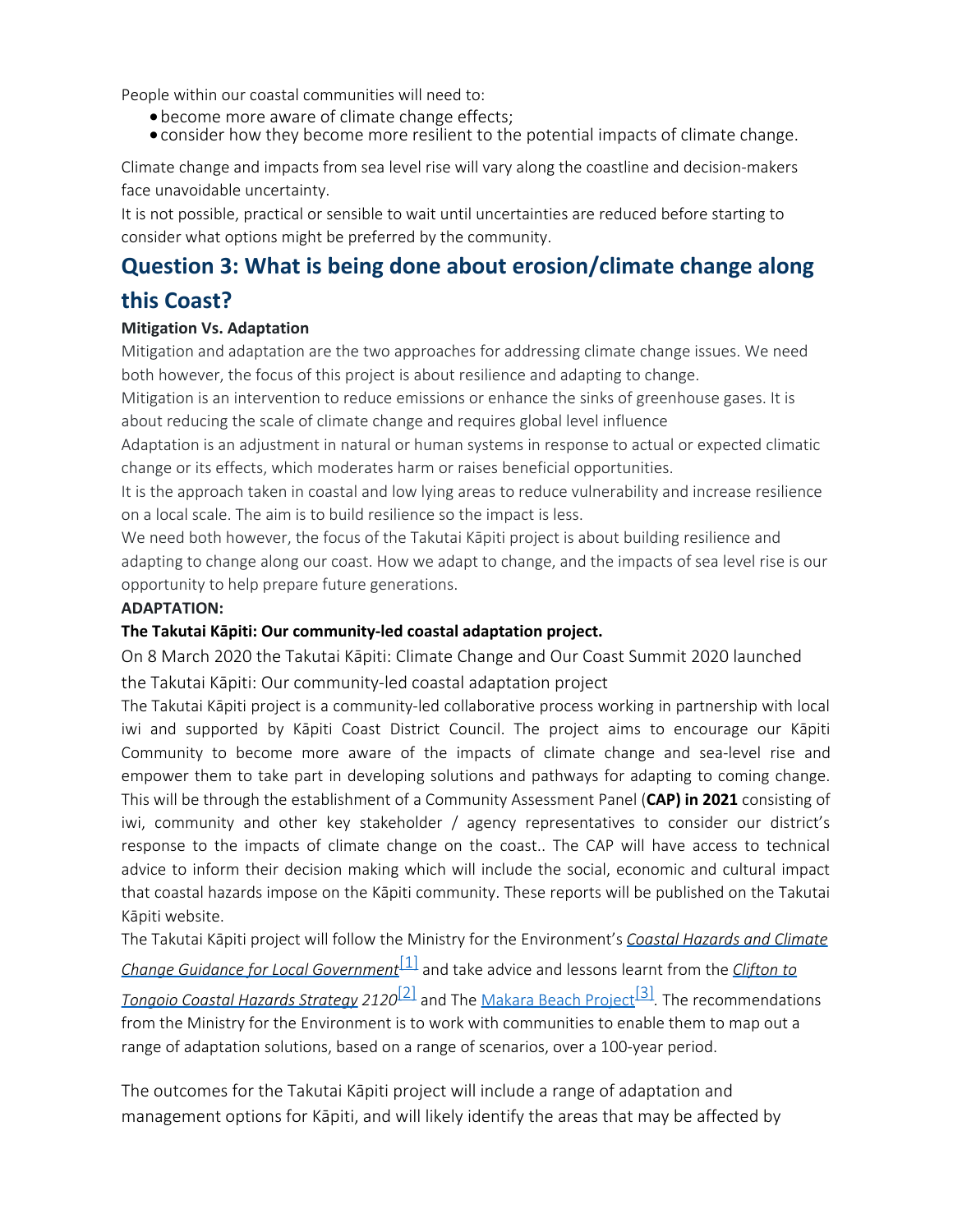various coastal hazards over the long term and the risks to public and private property, cultural sites and areas, recreational use and infrastructure services.

### **MITIGATION:**

In regards to reducing its own emissions, Kāpiti Coast District Council has been a leader in the local government sector in New Zealand in mitigation action. By the 2018/19 financial, KCDC had reduced in-house carbon emissions from 12,498 tCO2e (2009/10 baseline year) to 2,868 tonnes CO2e - that is a 77% reduction. When we joined the scheme we set a very ambitious target to achieve an 80% reduction in emissions by 2021/22.

Additionally, council supports regional and national projects and campaigns such as;

- Zero Waste Education Programme;
- Enviroschools;
- Paper4Trees;
- Love Food Hate Waste;
- Green Parenting Workshops;
- Seaweek;
- Plastic Free July.

To find out more information on what KCDC is doing with mitigation here**.**

# **Question 4: What do different people think about erosion/climate**

# **change along this Coast?**

At the Takutai Kāpiti: Climate Change and our Coast summit 2020 we received the following feedback from the community:

## **SUMMIT FEEDBACK: TELL US WHAT YOU THINK**

## **a.What do you value about our coastline?**

- ·Accreting
- · Biodiversity and recreation
- ·Wide-open, natural, shorebirds
- · It defines Kāpiti and who we are as a community
- · Clean, clear water
- · Sense of place, connection with ocean. Peace
- · Swimming every day in the moana clean, safe, refreshing!
- · Biking and walking along beach and coastline most days!
- · View of beautiful, powerful Kāpiti island
- · Clean water and, riparian vegetation, low noise/light pollution
- · Takutai Moana Papatuanuku hoki!
- · Kaitiaki Māori are great in our area
- ·He Kohinga mātaitai. Hei whāngai i te whanau, marae, hapū, hāpori

## **b.How should we protect our coastline?**

- Stop building along coast
- · Shift away from hard barriers and engineered solutions accept what is happening and seek to work with it
- ·Don't try to protect retreat. Change housing stock to be more easily movable. Ensure the poor are not left behind
- ·Whakarerea atu te hunga pākihi e tango ana i te nui o ngā kaimoana i te takutai
- · Make wise educated choices on development. Bigger is not always better
- · Tautoko full time kaitiaki on the beach kaitiakitanga I nga wā katoa!
- · Reduce emissions
- ·Dunes
- · Plant coastal vegetation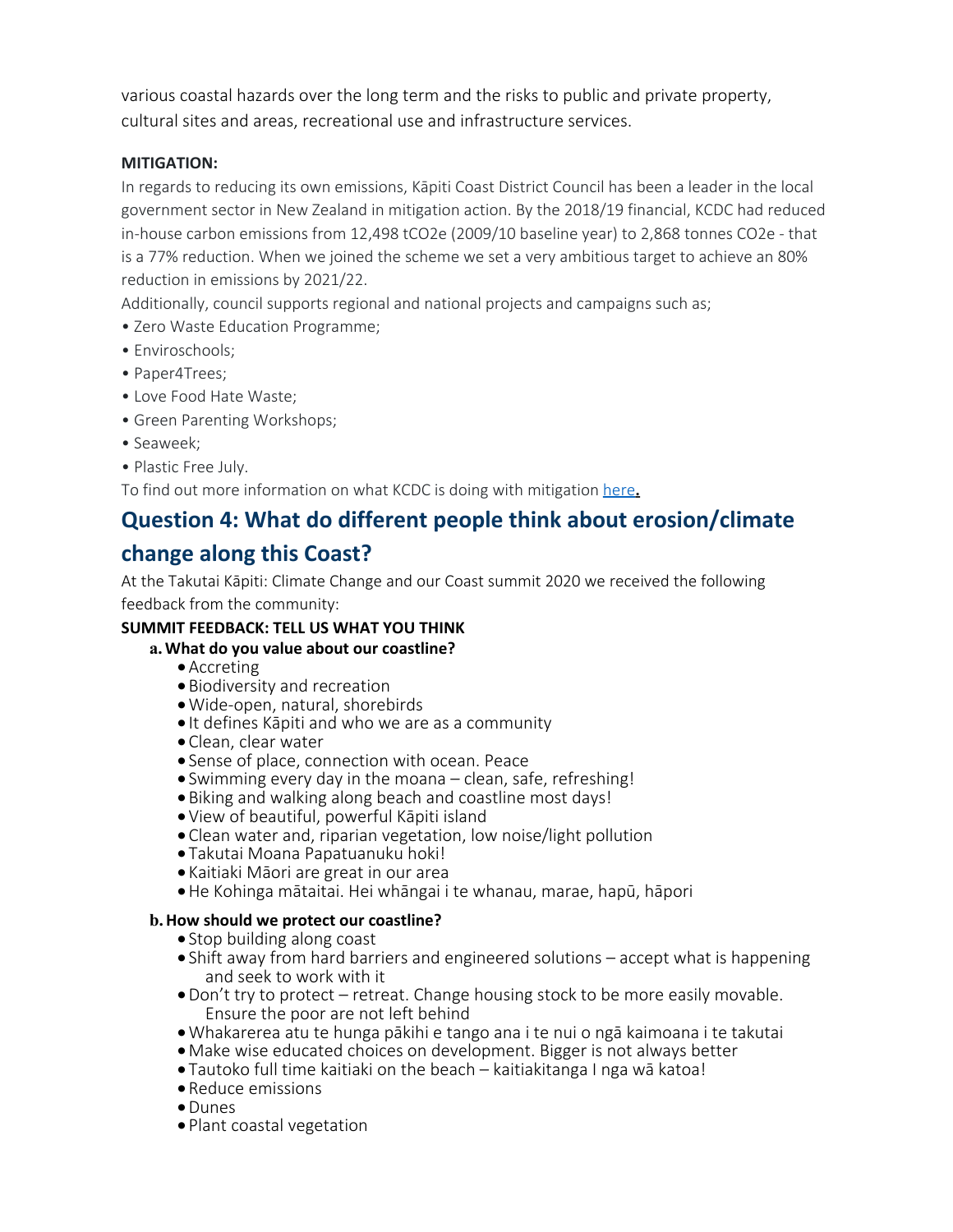- · Protective estuaries
- · BEACHES (Don't sacrifice them for hard defences)
- · Consult and include Māori in all decision making and processes. Utilize Māori connection with place for guidance
- Get all vehicles off the beach apart from boat launching

### **c.How do you want to be involved, updated and informed?**

- · I'd like to see maps with projections of coastal erosion, sea level rise
- · A range of communication method:
	- not everyone has a computer/internet connection/ Facebook e.t.c
	- not everyone receives the local newspapers.
- · Pictorial representations
- ·Newsletters in lots of different places and displays:
	- Doctors, cafes, schools, kindergartens, mechanics…
	- Not too wordy
- · Creative comms, e.g. similar to tsunami lines in WGTN for getting attention/making relevant.
- · Full consultation with tangata whenua!
- · Listen to tangata whenua a direct line of contact is essential so that response to issues (eg. Cloudy bay clams stripping out the mātaitai) can be dealt with immediately.
- · Call us in for some real consultations where our (someone had added: who?) voices are heard. The speeches were interesting but one way only.
- · Call on us if non-violent direct action is needed
- ·We need serious and detailed research on potential ground water table rise in Kāpiti and it's impacts on public and private assets.
- · I'm interested in supporting korero re climate change and taiao with Ngāti Haumia, as Ngāti Haumia, Hēni Colins
- · Protect the kaimoana by keeping the water clean.
- · Proactive/(reactive) maintenance of Raumati seawall.

We hope that this information is helpful to you, if you have any further questions please don't hesitate to ask.

We would also like to add that the Takutai Kāpiti project is looking to establish a Community Assessment Panel (CAP) in the new year.

Involving rangatahi, our youth in the Takutai Kāpiti project is very important and so if there are any students or teachers that are Kāpiti residents and would like to be involved we would encourage then to apply to be part of the CAP. Applications will be advertised in the new year. Kind regards,

## **Takutai Kapiti project Team**